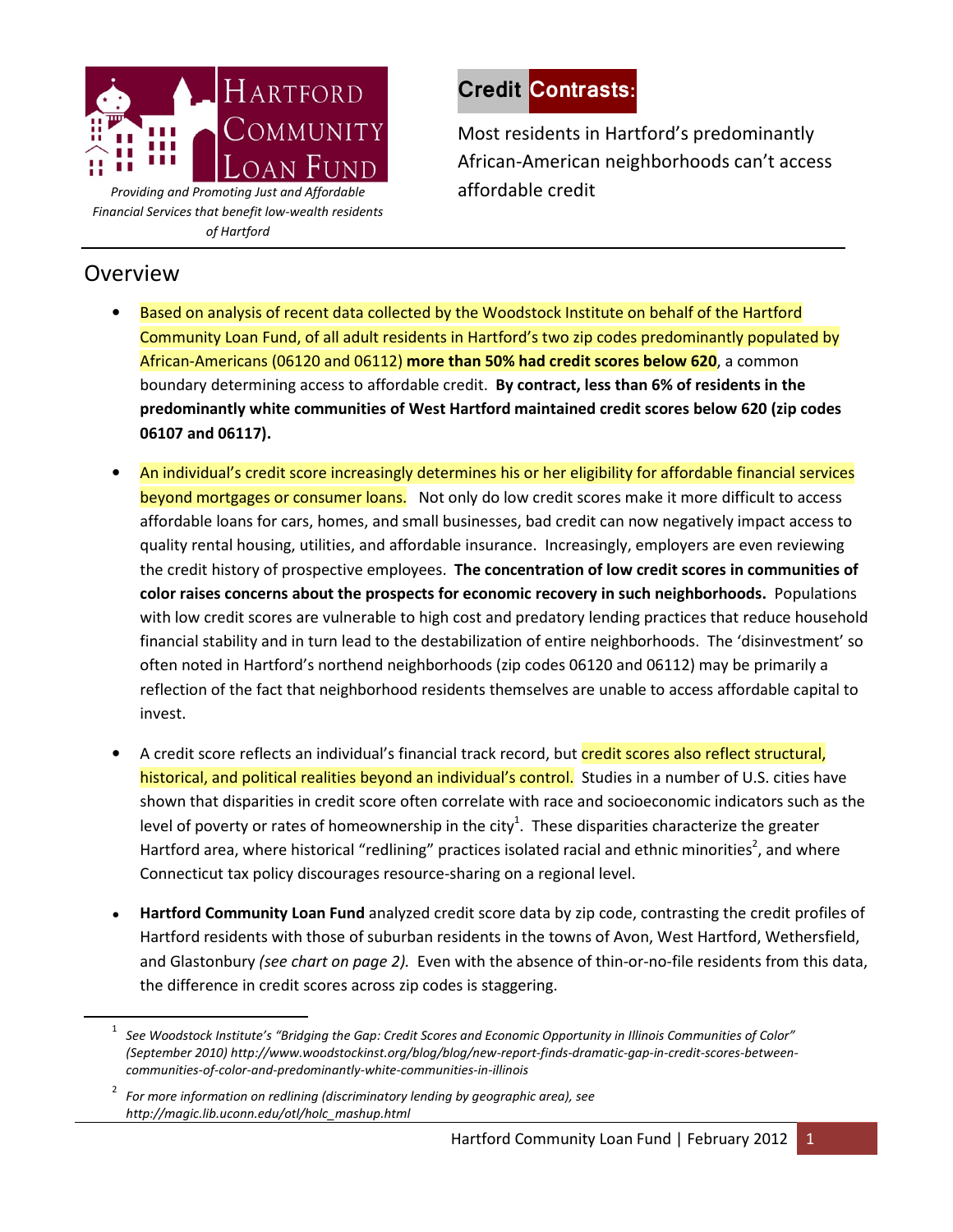• Zip codes in Hartford populated predominantly by African-American, West Indian, and Hispanic residents had consistently lower credit scores. Between 40% - 55% of residents in Hartford's primarily Hispanic or African-American/West Indian neighborhoods (zip codes 06106, 06114, 06120, and 06112) had credit scores below 620, the common cut-off score determining access to traditional, affordable credit. By contract, in most of Hartford's predominantly white and more affluent suburbs less than 10% of adult residents had credit scores below 620.



**Credit Scores and Communities of Color in Greater Hartford** 

- Areas of poverty, low homeownership rates, and lower education all correlate to sub-prime (<620) credit scores. Studies conducted across the country have shown that sub-prime credit scores are six times more prevalent in neighborhoods where more than 20% of the population lives below the poverty rate, and five times more likely for areas with predominantly renter-occupied housing. Other research has indicated that credit scores are typically much lower in neighborhoods with a high proportion of non-high school graduates.
- HCLF seeks to serve the low-wealth residents of Hartford by providing and promoting just and affordable financial services, but many Hartford residents lack sufficient credit to qualify for an affordable loan from even non-traditional lenders such as HCLF, let alone from a mainstream lender such as a bank. HCLF is exploring what actions might help constituents in Hartford increase their credit scores.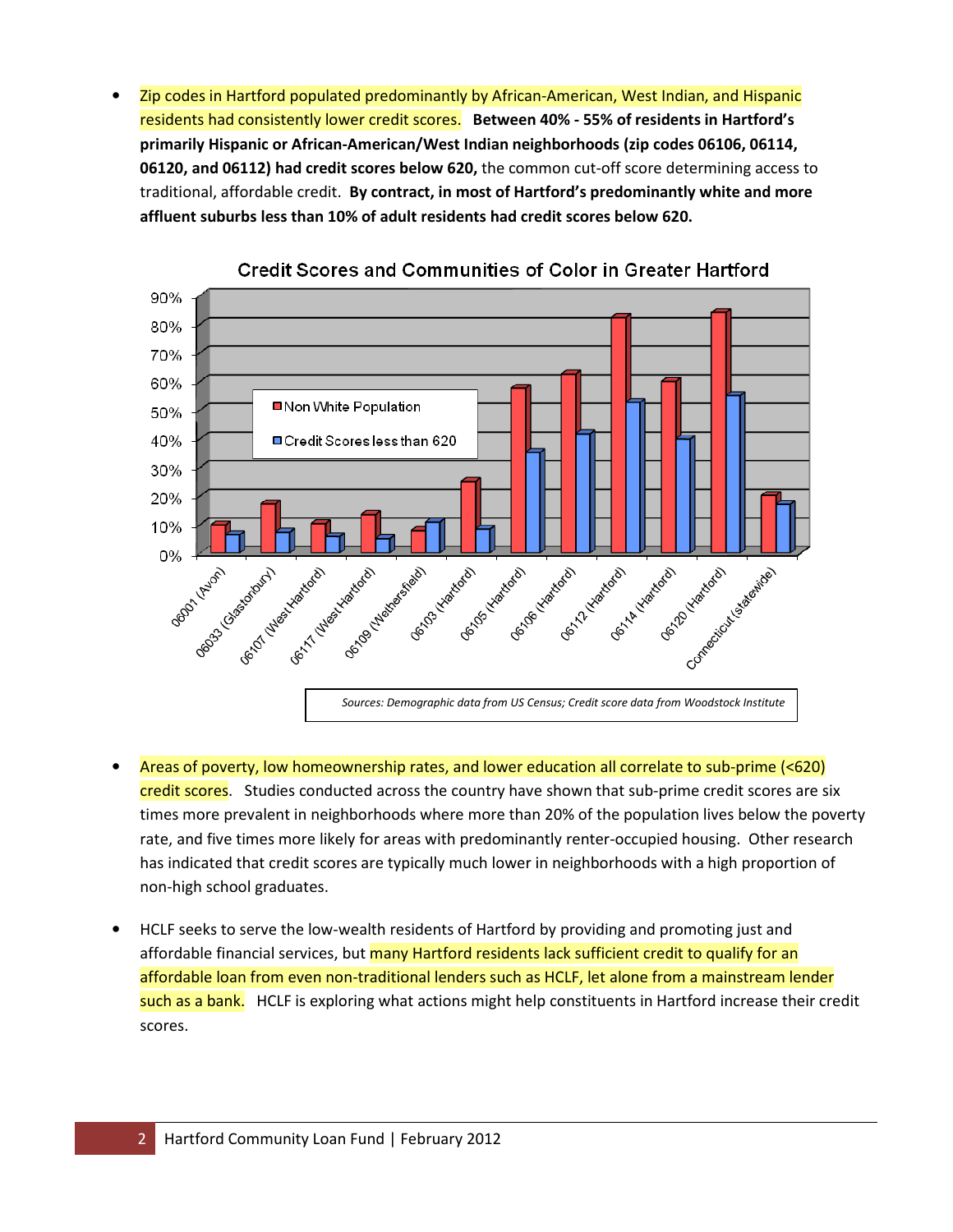- The prevalence of low credit scores in HCLF's constituent communities suggests a need for alternative, affordable financial products to help low-wealth residents build credit. Elsewhere in the US, community development financial institutions (CDFIs) like HCLF have demonstrated that even very small short-term loans paid back on a timely basis can have a positive effect on credit scores, opening the doors to more economic opportunity for low-wealth individuals.
- **HCLF** is partnering with providers of **financial literacy training programs** to help Hartford residents understand the impact of credit scores, identify predatory products and services, and take steps to build credit. HCLF has recently piloted a **Credit Builder Microloan** product with early results indicating a very positive impact on credit scores of Hartford residents through timely repayment patterns.

This report was prepared in collaboration with the Woodstock Institute and with the support of Hartford Foundation for Public Giving. A more detailed analysis of the impact of credit in Hartford's communities of color will be published by the Hartford Community Loan Fund in the spring of 2012.

For more information, contact Hartford Community Loan Fund's Director of Consumer Credit & Policy Initiatives, Steve Borla, at 860.296.7005; ext. 106. HCLF's offices are at 434 Franklin Avenue, Hartford, Connecticut 06114.

The mission of the Hartford Community Loan Fund is to provide and promote just and affordable financial services that benefit low-wealth residents of Hartford. A certified community development financial institution (CDFI), HCLF has facilitated more than \$20 million in credit to Hartford-based businesses, property owners, and city residents.